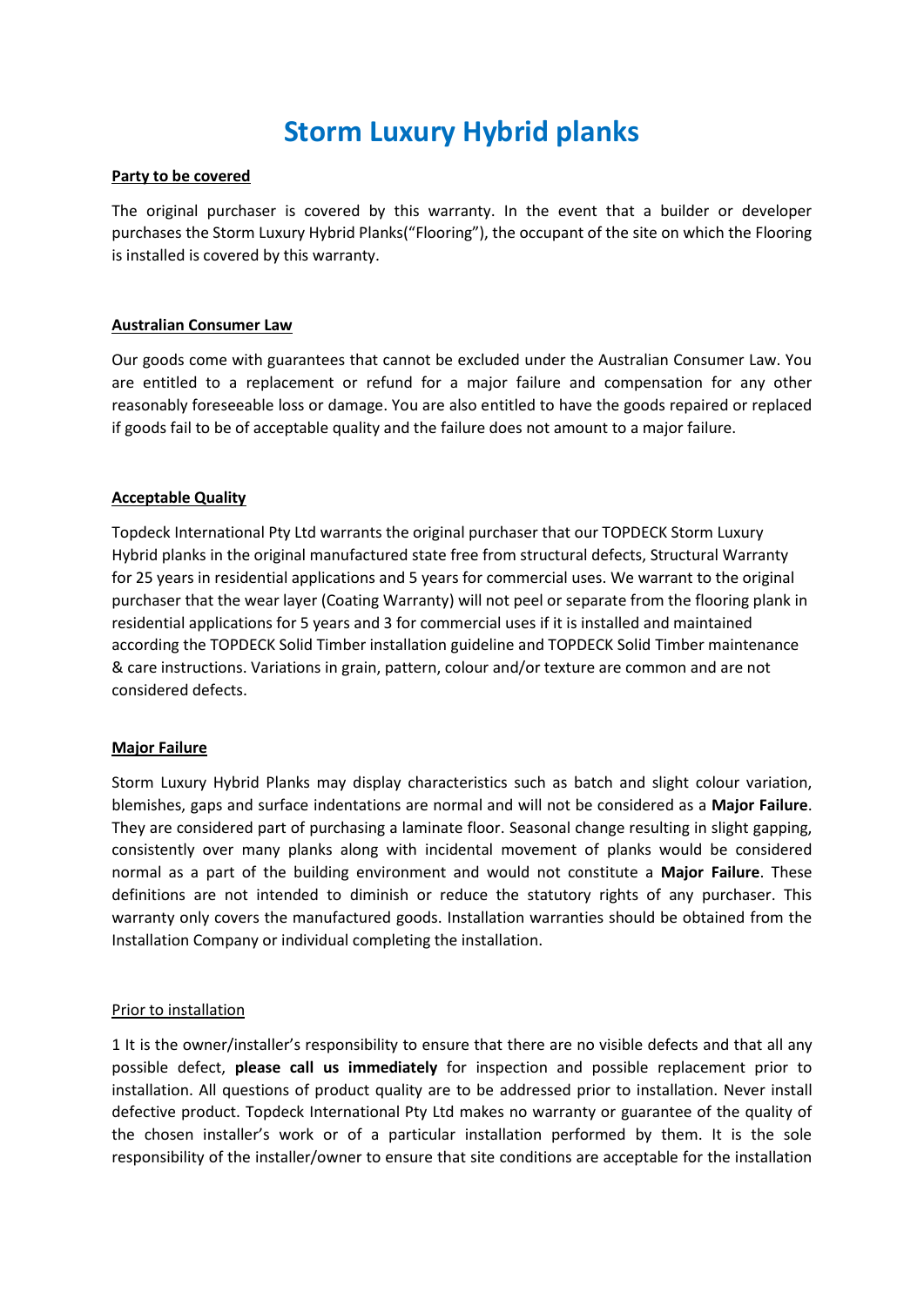of the flooring. Topdeck International Pty Ltd declines any responsibility or material failure resulting from or connected with site conditions or installation methods.

2 The owner/installer must do pre-laying checks and site testing before the installation. It is essential that subfloor levels meet Australian standards and the floor should be laid indoors in suitable areas without a continual risk of excessive moisture/flooding such as saunas, bathroom or outdoor areas.

3 This limited warranty is not transferable and is valid only to the original purchaser at the original installation site.

4 The floor must be stored in a completed building where it is protected from the environment (i.e. must have a sub-floor, roof, walks windows & doors in a completed operational state). The flooring is to be kept in the packaging just prior to installation. The flooring should only be installed in the final stages of completion of a construction project with all trades people having left the site. All work involving water or moisture should be completed prior to installation.

## **Exclusions of Warranty**

The following are not covered by this warranty:

1 Damage due to transportation, storage, handling, installation, incorrect maintenance, cleaning with steam mops or any other external causes are not warranted.

2 Indentations, scratches, damage caused by negligence, exposure to extreme heat and UV light sources, dryness or water saturation, an extended period of water submersion or leakage, buildings locked with lack of ventilation during extreme heat & humidity, accidents, abuse, misuse, stains, or other damage caused by animals, failure to follow all the Hybrid installation guidelines and maintenance instructions, insufficient protection, improper or unauthorized alterations or repairs to the original manufactured product and or any damage caused by any footwear.

3 Labour costs to repair or replace incorrectly installed, or installed damaged or visibly defective material. This limited warranty allows for a 5% allowance in manufacturing defects and grading and apply to the structural warranty and visible defects.

5 It does not cover damage caused by force majeure. Water damage caused by natural disasters, standing water (e.g. from appliance failures, like washing machine leaking), hydrostatic pressure, pet urine or other corrosive liquids or outside water (from snow, rain or water which enters through an open window or door, etc.) is not covered.

4 Variations in colour or grain pattern variations between the samples and the installed floor.

5 Please note, all the mouldings and accessories are not covered by this warranty

# **Warranty Claims**

If Topdeck International Pty Ltd accepts a claim under this limited warranty, it will replace the affected material with the same product or another product of equal value. The sole remedy herein is the replacement of all defective products. This limited warranty covers the cost of materials only and does not include labor or any other related costs. Under no circumstances shall Topdeck International Pty Ltd be liable for any loss or damage arising from the purchase, use or inability to use this product or any special, indirect incidental or consequential damages. All claims must in